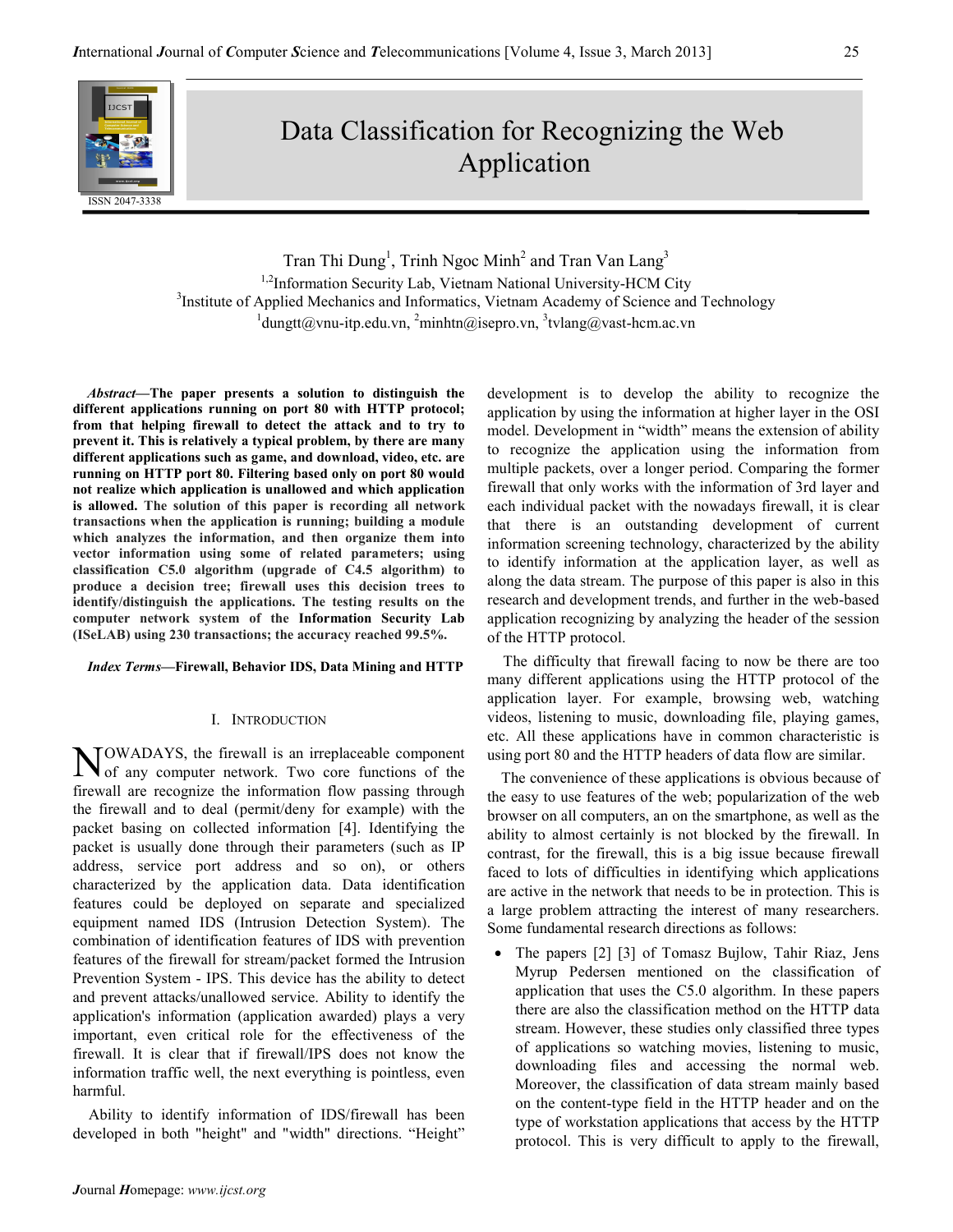because the firewall does not know on which workstation application uses to access HTTP.

- The iptables command of Linux allows integrating the filtering module of application layer [5]. With this module, iptables can identify the applications if there is string signature in this application that is characteristic in the communication process.
- With existing methods, identifying some of applications active on the HTTP protocol without keywords, as single signature, remains a major challenge. The paper suggested approach is to analyze the combination of several characteristics of the application information exchange in order to extract rules that help to distinguish, identify applications. The analysis of the characteristics of the application session based on a developed tool. Extracting characteristic patterns and providing decision trees for classification is done by using the program See5/C5.0. The assessment of the ability to identify, error rate, demand for system resources such as memory, IDS latency is also considered in this paper.

The rest of paper was organized as follows. The section 2 describes method to solve problem. In the section 3, some experimental results were presented, and the section 4 concludes and describes some future work.

## II. METHOD

# A. HTTP Header and parameters for classifying web-based applications

The Hypertext Transfer Protocol (HTTP) is a protocol of application layer, it behinds web to exchange web pages in the network system [1], [8]. A HTTP transaction consists of two types of messages: request and response. Each message consists of three parts: request/status line, HTTP header fields and content. In this three parts, the HTTP header is metadata describing the properties of the data in the body of HTTP packets. This metadata is organized into the fields such as allow, content - encoding, content - length, content - location, with the value of the fields changed depending on the content of the data. The contents of the HTTP header in the form of pairs of attribute - value (also named AV) provide a lots of information to allow classification of applications. Using information of AV pair of HTTP header to identify different application activity over HTTP is the approach of this paper. All of the HTTP header field with selected values are used in the analysis and classification of applications. The different number of value using for the analysis is parameter to assess the ability to distinguish the application of IDS.

## B. Building input data system for learning machine

After identifying the information from the fields of the HTTP header that help to distinguish the different activities on the network, another question is how to describe and distinguish the network services using the information of the above mentioned fields? Proposal of the paper is that,

although there are many common services on the appearance of the fields, but the rate of occurrence of the field is different and that is the distinguished characteristic of the service. In order to calculate this ratio, first, when the interested service is working in network system, the system records all the information exchanged between the client and server using Wireshark sniffer tool. This information is written to the hard disk as file .pcap. This file contains the various network transactions, which contains the data stream of the services that system is interested in. Based on the information such as the IP address of the server providing services of video, download, game or others the sessions of each service are extracted, labeled corresponding to the service and switch to HTTP analyzer (named ISeHAN). The our software tool ISeHAN runs on the Java platform, using library JNetCap to analyze and calculate the frequency of the AV pairs, given the data vector whose coordinates are the rate of appearance of AV pairs in the HTTP header components on all or part of the session. The the result vectors of ISeHAN were labeled as input for learning machine software using the C5.0 algorithm (Fig. 1).



Fig. 1. Flow chart for building the decision tree to apply to the application identification module of IDS

## C. Building the decision tree by C5.0 algorithm

C4.5 algorithm and its improved version C5.0 that was proposed by Ross Quinlan [9], [10] allows the construction of a decision tree to classify data based on a set of available classification data (called training data). Once there was a decision tree, the classification of new data is done very quickly based on this decision trees. These are the specific steps to consider on the coordinates of the vector to make the classification decision. After the learning data were completed with a list of classified vector; using the C5.0 algorithm on this data, we obtain not only a decision tree, but also a specific error rate. This error rate characteristics for the fuzzy - the phenomenon not able to classify exactly of the training data. This parameter would be adjusted through changes related to data collection.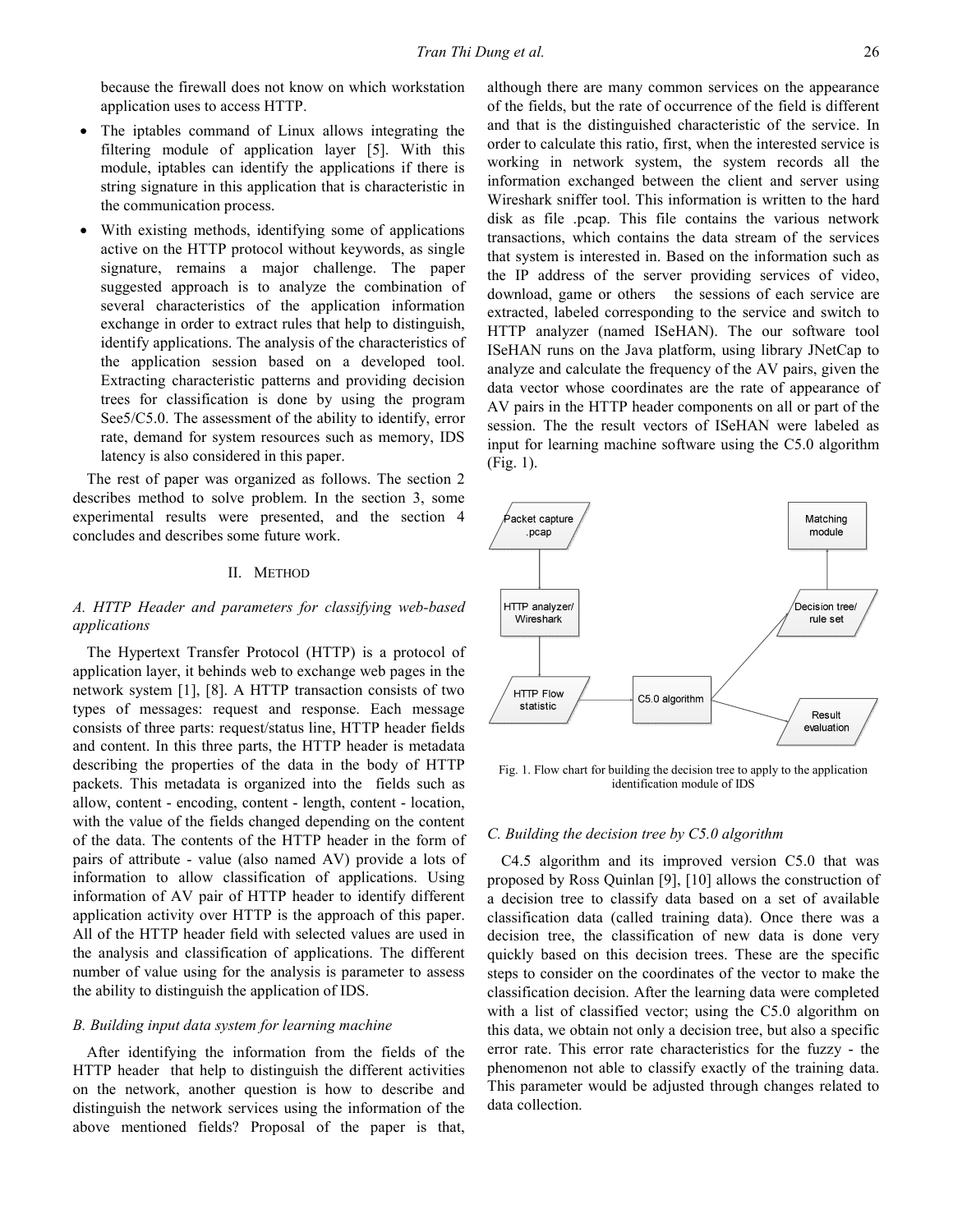# D. Using decision tree for IDS application identification system

The decision tree would be "loaded" into the application identification module by IDS. This is the "knowledge" of the IDS for the application.

Then, in the real time, the IDS would record the transaction on the network, filter out the data stream operating under the HTTP protocol and construct the characteristic vector of transactions by the ISeHAN tool.

Applying of data tree for characteristic vector, IDS would make the decision on the class from which this application belongs to. The subsequent action (allow/deny) may depend on the specific policy of the firewall implementation. Thence IDS could just warn about the activity of the applications in the system, or IDS would transfer the information of the application to firewall; from that, the firewall takes action to prevent or allow the activity of application.

## E. Quality of IDS Latency

During the period from the moment when the application begins activated until the moment when IDS recognizes it, there would be certain latency. This delay depends on the following factors:

- The number of packets of the application data stream that IDS is using for the construction of characteristic vector of the application. This elapsed time is relatively large and ever changing (not fixed); it depends on essence of the application as well as the network bandwidth.
- Speed of information extraction and construction the characteristic vector from the packets of the data stream.
- The timing for applying of decision tree to classify the application corresponding to the vector data.

#### Accuracy

The quantity of parameters involves as elements of learning data vector and classification data. Rule of thumb is that if more parameters taken for consideration, less wrong rate of classification; because we have the ability to know better the application from many more different sources. However, the IDS incorrectly identify network activities always happen with a certain rate. This error depends on:

- Quality of data and C5.0 algorithm. With a given learning data set, the generated decision tree also contains a rate of wrong identification with these data. Hence with the data in the future, in principle, it would have greater error.
- The quantity of packets of the application data stream that IDS uses for the construction of vector characteristics of the application. Quantitatively, if there were the more application packets taken, then the identification would be more accurate because we follow the data stream longer.

## III. EXPERIMENTAL RESULTS

To realize the idea and to assess the ability to recognize the applications of the IDS system, we have recorded network activity when there are the activity of applications for Youtube access, retrieving data through Mediafire, online gaming and browing web by common ways. The objective of this study is to distinguish four types of web-based applications such as watching video, downloading files, playing games online and access to web.

There are 230 sessions over HTTP was recorded and analyzed by ISeHAN. We made a some different senariors when build learning data by changing the number of the first packets taken from session and the number of attribute-value parameters. They are the input values to build the learning data vector and data application to be classified). The identification results and error rates of IDS are summarized in Table 1.

|  |  | Table 1. The error rate of application identification system in HTTP |  |
|--|--|----------------------------------------------------------------------|--|
|  |  |                                                                      |  |

|                | 14 parameters | 25 parameter |
|----------------|---------------|--------------|
| All the stream | 1.5%          | $0.5\%$      |
| 50 packets     | $2.2\%$       | 1.3%         |
| 40 packets     | 3%            | 1.8%         |
| 30 packets     | $4.6\%$       | $0.5\%$      |
| 20 packets     | 5%            | 18%          |

Besides, this paper also evaluates the average amount of data that needs to record and the delay to get enough number of packets when the number of the first packet of HTTP session is changed (Table 2).

Table 2. The dependence on quantity of packets to analyze

|              | Quantity of data | Latency $(s)$ |
|--------------|------------------|---------------|
|              | ΚB)              |               |
| Full session | 100              |               |
| 50 packets   | 22               | 0,55          |
| 40 packets   |                  | 0,27          |
| 30 packets   |                  | 0.22          |
| 20 packets   |                  |               |

The increase in the number of parameters is generally very little to affect the time to system makes a decision, it only affects mainly to the process of building of training vector and coaching process C5.0 algorithm.

#### IV. CONCLUSION

Application Awareness for implementing coordinated policies, priorities, and different governance is a fundamental problem of network equipment system, in general, and information security device, in particular. This problem becomes more complex when there are many similar applications working together, like the context of this paper, where all applications would work on the HTTP protocol. The general approach is that we need to get more and more information from higher levels of the OSI model, following longer the information exchange session and apply smarter artificial intelligence tools, more deeply through which we could distinguish better different applications. The method uses information from the HTTP header with the C5.0